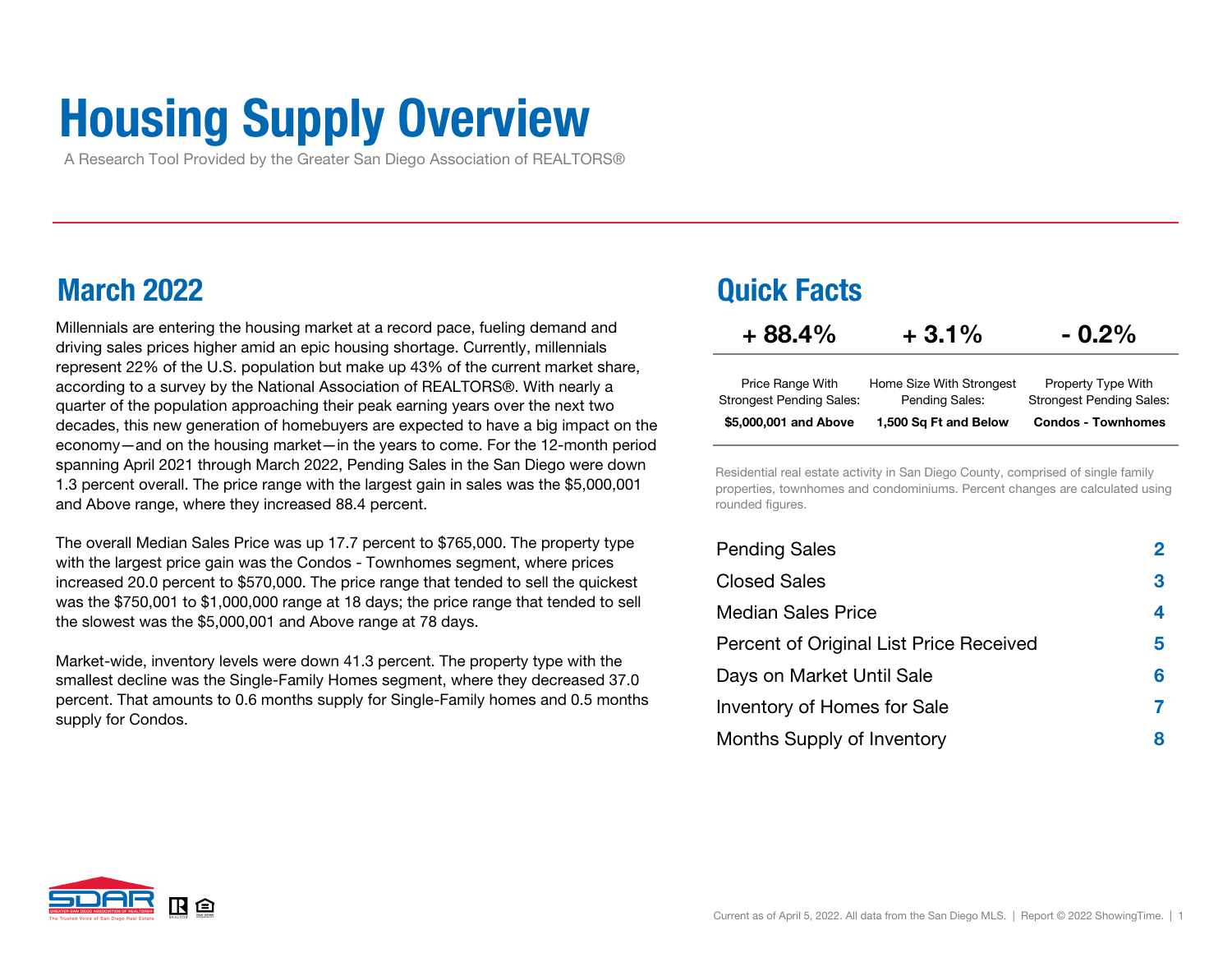### Pending Sales

A count of properties on which offers have been accepted. Based on a rolling 12-month calculation.





|                            | <b>All Properties</b> |         |           |         | <b>Single-Family Homes</b> |           | <b>Condos - Townhomes</b> |         |            |
|----------------------------|-----------------------|---------|-----------|---------|----------------------------|-----------|---------------------------|---------|------------|
| <b>By Price Range</b>      | 03-2021               | 03-2022 | Change    | 03-2021 | 03-2022                    | Change    | 03-2021                   | 03-2022 | Change     |
| \$250,000 and Below        | 618                   | 232     | $-62.5%$  | 101     | 56                         | $-44.6%$  | 517                       | 176     | $-66.0%$   |
| \$250,001 to \$500,000     | 9.169                 | 5,845   | - 36.3%   | 2,036   | 643                        | - 68.4%   | 7.133                     | 5,202   | $-27.1%$   |
| \$500,001 to \$750,000     | 14,933                | 13,304  | $-10.9\%$ | 10,980  | 8,055                      | $-26.6%$  | 3,953                     | 5,249   | $+32.8%$   |
| \$750,001 to \$1,000,000   | 6.618                 | 9,005   | $+36.1%$  | 5,470   | 7,340                      | $+34.2%$  | 1.148                     | 1,665   | $+45.0%$   |
| \$1,000,001 to \$1,250,000 | 2,245                 | 3,009   | $+34.0\%$ | 1,895   | 2,516                      | $+32.8%$  | 350                       | 493     | $+40.9%$   |
| \$1,250,001 to \$2,000,000 | 3,321                 | 4,346   | $+30.9\%$ | 2,874   | 3,739                      | $+30.1%$  | 447                       | 607     | $+35.8%$   |
| \$2,000,001 to \$5,000,000 | 1,551                 | 2,072   | $+33.6\%$ | 1,399   | 1,791                      | $+28.0\%$ | 152                       | 281     | $+84.9%$   |
| \$5,000,001 and Above      | 164                   | 309     | + 88.4%   | 161     | 303                        | + 88.2%   | 3                         | 6       | $+100.0\%$ |
| <b>All Price Ranges</b>    | 38,619                | 38,122  | $-1.3%$   | 24,916  | 24,443                     | $-1.9%$   | 13,703                    | 13,679  | $-0.2\%$   |

| <b>By Square Feet</b>     | 03-2021 | 03-2022 | Change   | 03-2021 | 03-2022 | Change   | 03-2021 | 03-2022 | Change     |
|---------------------------|---------|---------|----------|---------|---------|----------|---------|---------|------------|
| 1,500 Sq Ft and Below     | 17.713  | 18,269  | $+3.1%$  | 7.067   | 7,530   | $+6.6\%$ | 10,646  | 10,739  | $+0.9%$    |
| 1,501 to 2,000 Sq Ft      | 8.819   | 8,778   | $-0.5%$  | 6,386   | 6,483   | $+1.5%$  | 2,433   | 2,295   | - 5.7%     |
| 2,001 to 3,000 Sq Ft      | 7.597   | 7,241   | $-4.7%$  | 7,027   | 6.666   | $-5.1%$  | 570     | 575     | $+0.9%$    |
| 3.001 to 4.000 Sa Ft      | 2.832   | 2.475   | $-12.6%$ | 2.790   | 2.416   | $-13.4%$ | 42      | 59      | $+40.5%$   |
| 4,001 to 6,000 Sq Ft      | 1.293   | 028. ا  | $-20.5%$ | 1,284   | 1,017   | $-20.8%$ | 9       |         | $+22.2%$   |
| 6,001 Sq Ft and Above     | 361     | 331     | $-8.3%$  | 359     | 331     | $-7.8%$  |         |         | $-100.0\%$ |
| <b>All Square Footage</b> | 38.619  | 38.122  | $-1.3%$  | 24.916  | 24.443  | $-1.9%$  | 13.703  | 13,679  | $-0.2%$    |

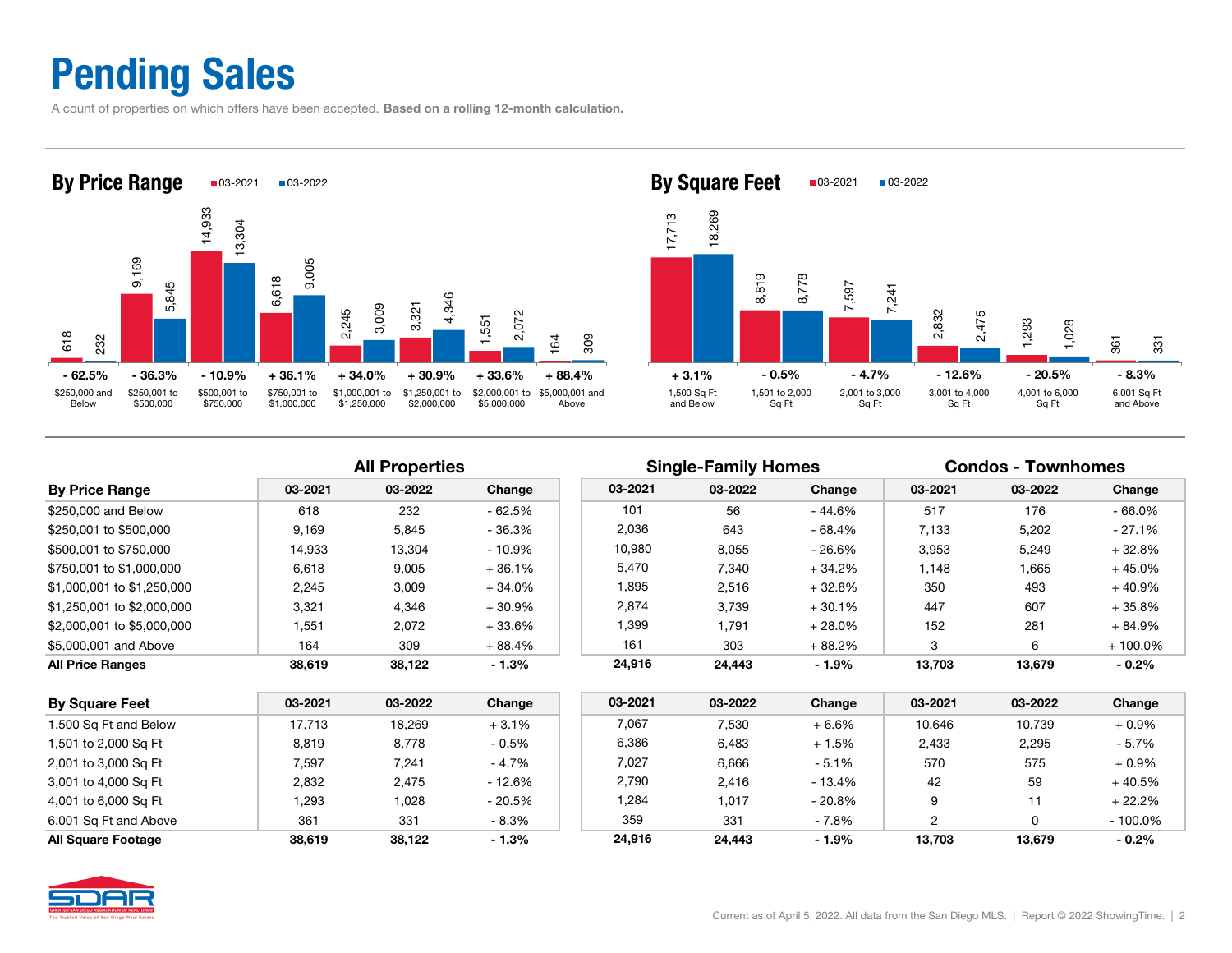### Closed Sales

A count of the actual sales that have closed in a given month. Based on a rolling 12-month calculation.





### All Properties **Single-Family Homes** Condos - Townhomes

|                            |         |         |           |         | ີ       |           |         |         |            |
|----------------------------|---------|---------|-----------|---------|---------|-----------|---------|---------|------------|
| <b>By Price Range</b>      | 03-2021 | 03-2022 | Change    | 03-2021 | 03-2022 | Change    | 03-2021 | 03-2022 | Change     |
| \$250,000 and Below        | 649     | 241     | $-62.9%$  | 120     | 62      | $-48.3%$  | 529     | 179     | $-66.2\%$  |
| \$250.001 to \$500.000     | 8.648   | 5,467   | $-36.8%$  | 1,874   | 534     | - 71.5%   | 6,774   | 4,933   | - 27.2%    |
| \$500.001 to \$750.000     | 14.741  | 13,092  | $-11.2%$  | 10.841  | 7,524   | - 30.6%   | 3,900   | 5,568   | $+42.8%$   |
| \$750.001 to \$1.000.000   | 6.443   | 9,255   | $+43.6%$  | 5,359   | 7.478   | $+39.5%$  | 1,084   | 1,777   | $+63.9%$   |
| \$1,000,001 to \$1,250,000 | 2,288   | 3,475   | + 51.9%   | 1,957   | 2,862   | $+46.2%$  | 331     | 613     | $+85.2%$   |
| \$1,250,001 to \$2,000,000 | 3.079   | 4,721   | $+53.3\%$ | 2,715   | 4.059   | + 49.5%   | 364     | 662     | $+81.9%$   |
| \$2,000,001 to \$5,000,000 | 396. ا  | 2,277   | $+63.1%$  | 1,262   | 2,007   | $+59.0\%$ | 134     | 270     | $+101.5%$  |
| \$5,000,001 and Above      | 126     | 296     | + 134.9%  | 125     | 289     | + 131.2%  |         |         | $+600.0\%$ |
| All Price Ranges           | 37,370  | 38,824  | $+3.9%$   | 24,253  | 24,815  | $+2.3%$   | 13,117  | 14,009  | $+6.8%$    |
|                            |         |         |           |         |         |           |         |         |            |

| <b>By Square Feet</b>     | 03-2021 | 03-2022 | Change   | 03-2021 | 03-2022 | Change   | 03-2021 | 03-2022         | Change     |
|---------------------------|---------|---------|----------|---------|---------|----------|---------|-----------------|------------|
| 1,500 Sq Ft and Below     | 17,082  | 18.509  | $+8.4%$  | 6.910   | 7,521   | $+8.8%$  | 10.172  | 10,988          | $+8.0%$    |
| 1,501 to 2,000 Sq Ft      | 8.578   | 8.898   | $+3.7%$  | 6.216   | 6,541   | $+5.2\%$ | 2.362   | 2,357           | $-0.2\%$   |
| 2,001 to 3,000 Sq Ft      | 7.463   | 7.382   | $-1.1%$  | 6,892   | 6,791   | $-1.5%$  | 536     | 591             | $+10.3%$   |
| 3,001 to 4,000 Sq Ft      | 2.712   | 2.591   | - 4.5%   | 2,675   | 2,530   | - 5.4%   | 37      | 61              | $+64.9%$   |
| 4,001 to 6,000 Sq Ft      | 232. ا  | 1,091   | $-11.4%$ | 1,224   | 078. ا  | $-11.9%$ | 8       | 12 <sup>2</sup> | + 50.0%    |
| 6,001 Sq Ft and Above     | 335     | 354     | $+5.7%$  | 333     | 354     | $+6.3%$  | っ       |                 | $-100.0\%$ |
| <b>All Square Footage</b> | 37.370  | 38.824  | $+3.9%$  | 24.253  | 24.815  | $+2.3%$  | 13.117  | 14.009          | $+6.8%$    |

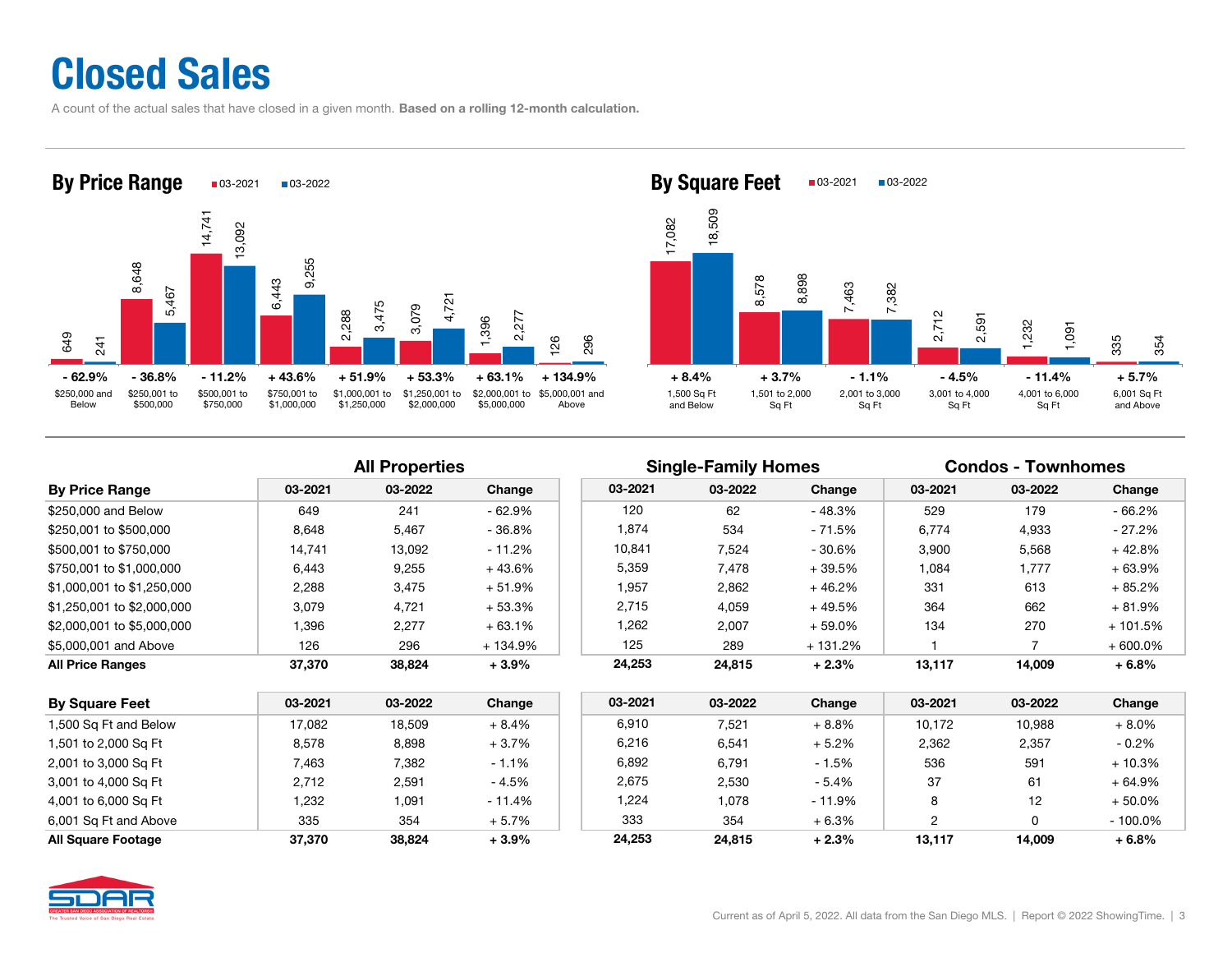### Median Sales Price

 Point at which half of the sales sold for more and half sold for less, not accounting for seller concessions, in a given month. Based on a rolling 12-month median.





|                           |             | <b>All Properties</b> |          |  |             | <b>Single-Family Homes</b> |          | <b>Condos - Townhomes</b> |             |          |  |
|---------------------------|-------------|-----------------------|----------|--|-------------|----------------------------|----------|---------------------------|-------------|----------|--|
| <b>By Square Feet</b>     | 03-2021     | 03-2022               | Change   |  | 03-2021     | 03-2022                    | Change   | 03-2021                   | 03-2022     | Change   |  |
| 1,500 Sq Ft and Below     | \$500,008   | \$605,000             | $+21.0%$ |  | \$575,000   | \$687,000                  | $+19.5%$ | \$430,000                 | \$520,000   | $+20.9%$ |  |
| 1,501 to 2,000 Sq Ft      | \$665,000   | \$800,000             | $+20.3%$ |  | \$670,000   | \$805,000                  | $+20.1%$ | \$655,000                 | \$770,000   | $+17.6%$ |  |
| 2,001 to 3,000 Sq Ft      | \$825,000   | \$1,020,000           | $+23.6%$ |  | \$820,000   | \$1,004.100                | $+22.5%$ | \$985,000                 | \$1,295,000 | $+31.5%$ |  |
| 3,001 to 4,000 Sq Ft      | \$1,180,000 | \$1,530,000           | $+29.7%$ |  | \$1,179,500 | \$1,520,000                | $+28.9%$ | \$1,542,500               | \$2,250,000 | $+45.9%$ |  |
| 4,001 to 6,000 Sq Ft      | \$1,825,000 | \$2,375,000           | $+30.1%$ |  | \$1,825,000 | \$2,375,000                | $+30.1%$ | \$2,705,000               | \$3.100.000 | $+14.6%$ |  |
| 6,001 Sq Ft and Above     | \$3,500,000 | \$4,637,500           | $+32.5%$ |  | \$3,500,000 | \$4,637,500                | $+32.5%$ | \$2,812,500               | $- -$       | $0.0\%$  |  |
| <b>All Square Footage</b> | \$650,000   | \$765,000             | $+17.7%$ |  | \$735,000   | \$870,000                  | $+18.4%$ | \$475,000                 | \$570,000   | $+20.0%$ |  |

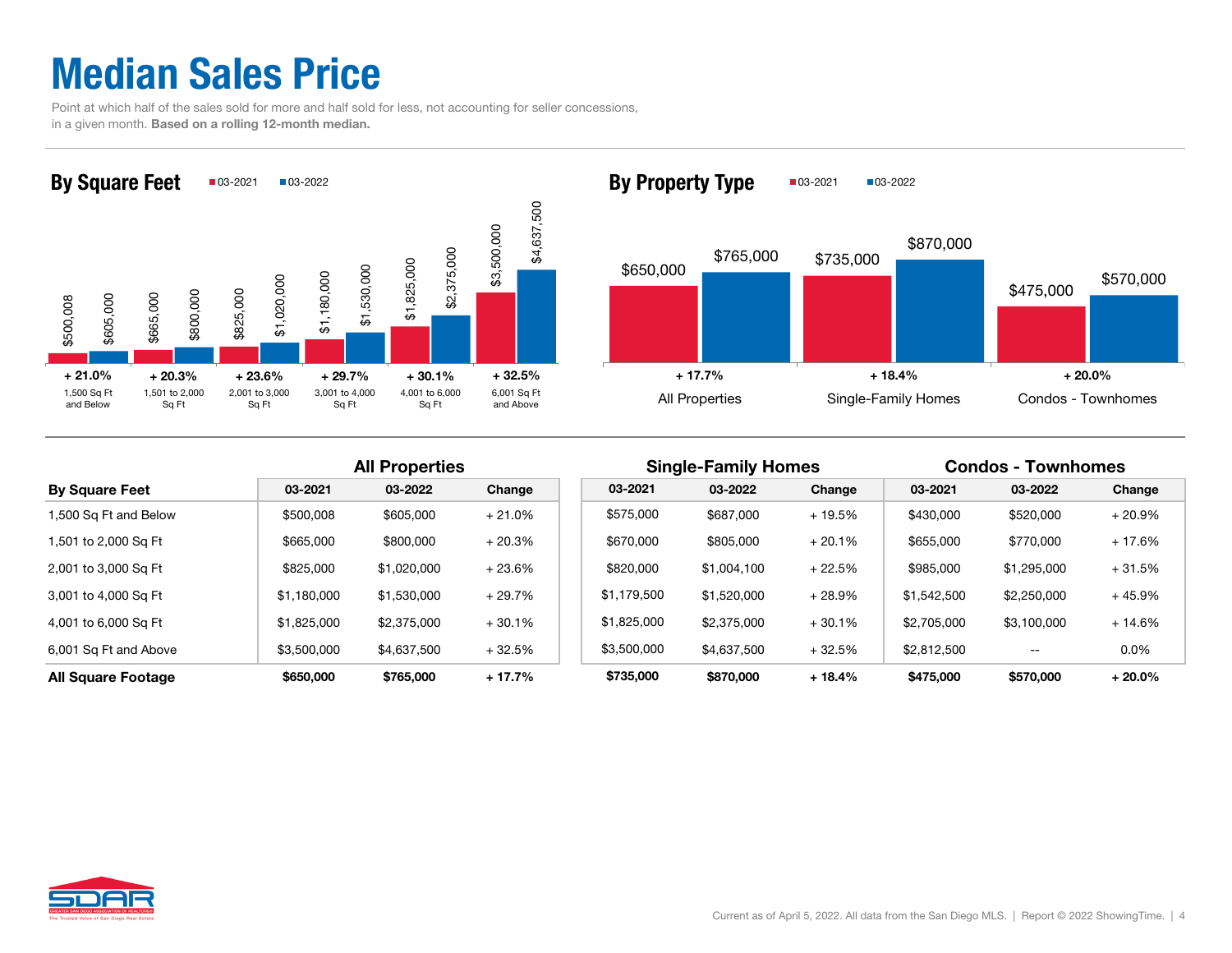## Percent of Original List Price Received

 Percentage found when dividing a property's sales price by its original list price, then taking the average for all properties sold, in a given month, not accounting for seller concessions. Based on a rolling 12-month average.



By Square Feet  $\Box$ 03-2021  $\Box$ 03-2022



| <b>By Price Range</b>      | 03-2021 | 03-2022 | Change   | 03-2021 | 03-2022 | Change   | 03-2021 | 03-2022 | Change  |
|----------------------------|---------|---------|----------|---------|---------|----------|---------|---------|---------|
| \$250,000 and Below        | 98.9%   | 101.5%  | $+2.6\%$ | 96.6%   | 98.5%   | $+2.0\%$ | 99.4%   | 102.3%  | $+2.9%$ |
| \$250,001 to \$500,000     | 100.6%  | 104.1%  | $+3.5%$  | 101.6%  | 104.8%  | $+3.1%$  | 100.3%  | 104.0%  | $+3.7%$ |
| \$500,001 to \$750,000     | 100.8%  | 103.6%  | $+2.8%$  | 101.2%  | 103.7%  | $+2.5%$  | 99.6%   | 103.3%  | $+3.7%$ |
| \$750,001 to \$1,000,000   | 100.0%  | 103.7%  | $+3.7%$  | 100.3%  | 103.8%  | $+3.5%$  | 98.5%   | 103.2%  | $+4.8%$ |
| \$1,000,001 to \$1,250,000 | 98.7%   | 103.9%  | $+5.3%$  | 99.2%   | 104.3%  | $+5.1%$  | 96.1%   | 101.8%  | $+5.9%$ |
| \$1,250,001 to \$2,000,000 | 97.7%   | 103.0%  | $+5.4%$  | 98.1%   | 103.6%  | $+5.6%$  | 95.6%   | 99.2%   | $+3.8%$ |
| \$2,000,001 to \$5,000,000 | 94.4%   | 99.3%   | $+5.2\%$ | 94.5%   | 99.7%   | $+5.5%$  | 94.0%   | 96.6%   | $+2.8%$ |
| \$5,000,001 and Above      | 88.9%   | 93.1%   | $+4.7%$  | 88.9%   | 93.2%   | $+4.8%$  | 89.4%   | 91.1%   | $+1.9%$ |
| <b>All Price Ranges</b>    | 99.9%   | 103.3%  | $+3.4%$  | 100.1%  | 103.4%  | $+3.3%$  | 99.6%   | 103.2%  | $+3.6%$ |

|                            |         | <b>All Properties</b> |         |         | <b>Single-Family Homes</b> |          |         | <b>Condos - Townhomes</b> |         |
|----------------------------|---------|-----------------------|---------|---------|----------------------------|----------|---------|---------------------------|---------|
| By Price Range             | 03-2021 | 03-2022               | Change  | 03-2021 | 03-2022                    | Change   | 03-2021 | 03-2022                   | Change  |
| \$250,000 and Below        | 98.9%   | 101.5%                | $+2.6%$ | 96.6%   | 98.5%                      | $+2.0\%$ | 99.4%   | 102.3%                    | $+2.9%$ |
| \$250.001 to \$500.000     | 100.6%  | 104.1%                | $+3.5%$ | 101.6%  | 104.8%                     | $+3.1%$  | 100.3%  | 104.0%                    | $+3.7%$ |
| \$500,001 to \$750,000     | 100.8%  | 103.6%                | $+2.8%$ | 101.2%  | 103.7%                     | $+2.5%$  | 99.6%   | 103.3%                    | $+3.7%$ |
| \$750.001 to \$1.000.000   | 100.0%  | 103.7%                | $+3.7%$ | 100.3%  | 103.8%                     | $+3.5\%$ | 98.5%   | 103.2%                    | $+4.8%$ |
| \$1.000.001 to \$1.250.000 | 98.7%   | 103.9%                | $+5.3%$ | 99.2%   | 104.3%                     | $+5.1%$  | 96.1%   | 101.8%                    | $+5.9%$ |
| \$1,250,001 to \$2,000,000 | 97.7%   | 103.0%                | $+5.4%$ | 98.1%   | 103.6%                     | $+5.6%$  | 95.6%   | 99.2%                     | $+3.8%$ |
| \$2,000,001 to \$5,000,000 | 94.4%   | 99.3%                 | $+5.2%$ | 94.5%   | 99.7%                      | $+5.5\%$ | 94.0%   | 96.6%                     | $+2.8%$ |
| \$5,000,001 and Above      | 88.9%   | 93.1%                 | $+4.7%$ | 88.9%   | 93.2%                      | $+4.8%$  | 89.4%   | 91.1%                     | $+1.9%$ |
| All Price Ranges           | 99.9%   | 103.3%                | $+3.4%$ | 100.1%  | 103.4%                     | $+3.3%$  | 99.6%   | 103.2%                    | $+3.6%$ |

| <b>By Square Feet</b> | 03-2021 | 03-2022 | Change  | 03-2021 | 03-2022 | Change   | 03-2021 | 03-2022 | Change  |
|-----------------------|---------|---------|---------|---------|---------|----------|---------|---------|---------|
| 1,500 Sq Ft and Below | 100.1%  | 103.5%  | $+3.4%$ | 101.2%  | 103.6%  | $+2.4%$  | 99.7%   | 103.4%  | $+3.7%$ |
| 1,501 to 2,000 Sq Ft  | 100.6%  | 103.9%  | $+3.3%$ | 101.0%  | 104.2%  | $+3.2%$  | 99.5%   | 103.0%  | $+3.5%$ |
| 2,001 to 3,000 Sq Ft  | 99.7%   | 103.3%  | $+3.6%$ | 99.9%   | 103.5%  | $+3.6%$  | 97.8%   | 101.1%  | $+3.4%$ |
| 3,001 to 4,000 Sq Ft  | 98.3%   | 102.6%  | $+4.4%$ | 98.3%   | 102.8%  | $+4.6%$  | 95.9%   | 96.1%   | $+0.2%$ |
| 4,001 to 6,000 Sq Ft  | 96.3%   | 100.1%  | $+3.9%$ | 96.3%   | 100.2%  | $+4.0\%$ | 95.5%   | 94.5%   | $-1.0%$ |
| 6,001 Sq Ft and Above | 93.1%   | 94.7%   | $+1.7%$ | 93.1%   | 94.7%   | $+1.7%$  | 89.3%   | $- -$   | $- -$   |
| All Square Footage    | 99.9%   | 103.3%  | $+3.4%$ | 100.1%  | 103.4%  | $+3.3%$  | 99.6%   | 103.2%  | $+3.6%$ |

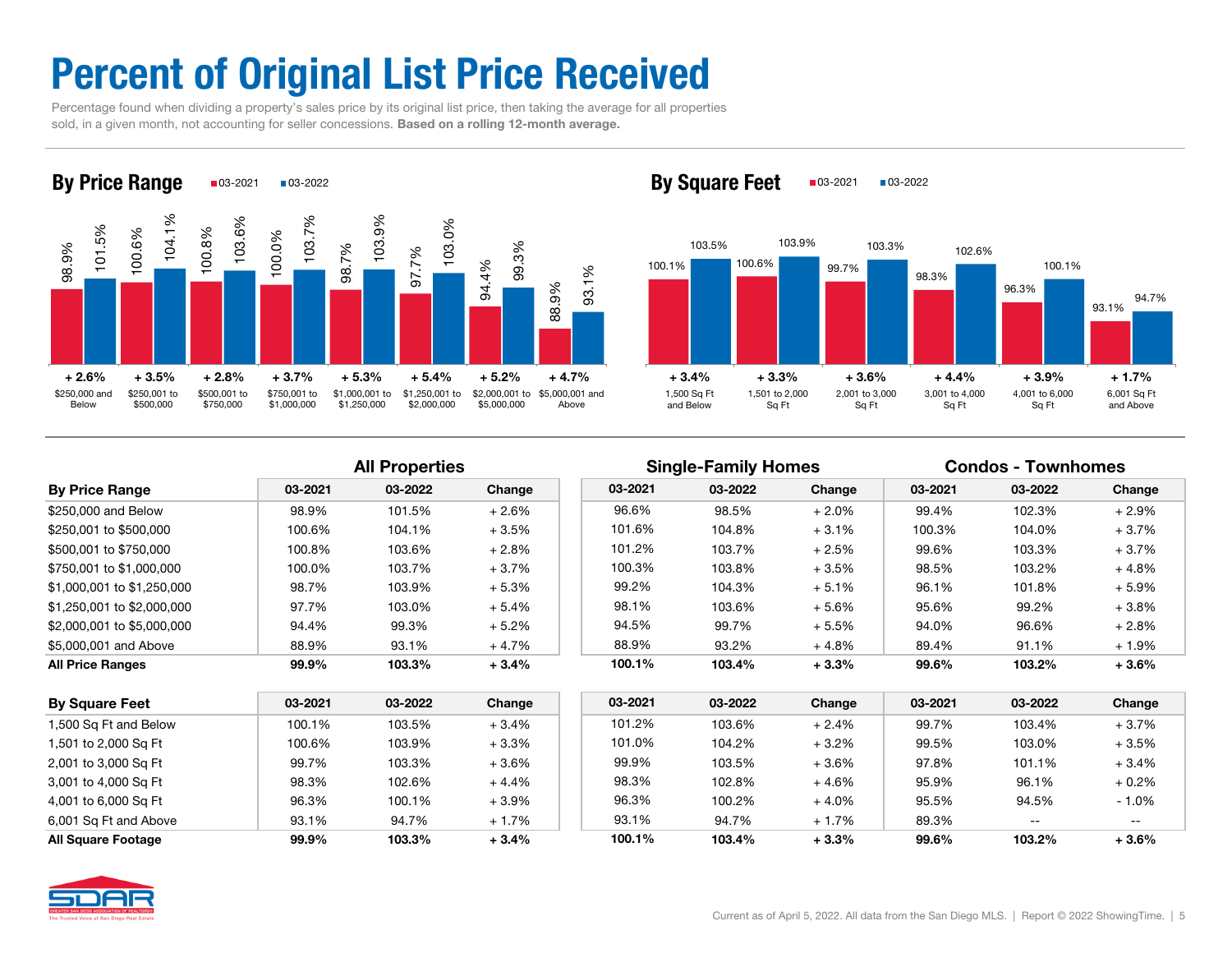## Days on Market Until Sale

 Average number of days between when a property is listed and when an offer is accepted, in a given month. Based on a rolling 12-month average.



By Square Feet  $\Box$ 03-2021  $\Box$ 03-2022



| <b>By Price Range</b>      | 03-2021 | 03-2022 | Change   |
|----------------------------|---------|---------|----------|
| \$250,000 and Below        | 48      | 38      | $-20.8%$ |
| \$250,001 to \$500,000     | 26      | 19      | $-26.9%$ |
| \$500,001 to \$750,000     | 22      | 18      | $-18.2%$ |
| \$750,001 to \$1,000,000   | 24      | 18      | $-25.0%$ |
| \$1,000,001 to \$1,250,000 | 29      | 19      | $-34.5%$ |
| \$1,250,001 to \$2,000,000 | 35      | 22      | $-37.1%$ |
| \$2,000,001 to \$5,000,000 | 59      | 33      | $-44.1%$ |
| \$5,000,001 and Above      | 97      | 78      | $-19.6%$ |
| <b>All Price Ranges</b>    | 27      | 20      | $-25.9%$ |

|                            |         | <b>All Properties</b> |          |         | <b>Single-Family Homes</b> |          | <b>Condos - Townhomes</b> |         |               |  |
|----------------------------|---------|-----------------------|----------|---------|----------------------------|----------|---------------------------|---------|---------------|--|
| <b>By Price Range</b>      | 03-2021 | 03-2022               | Change   | 03-2021 | 03-2022                    | Change   | 03-2021                   | 03-2022 | Change        |  |
| \$250,000 and Below        | 48      | 38                    | $-20.8%$ | 101     | 41                         | - 59.4%  | 36                        | 37      | $+2.8%$       |  |
| \$250.001 to \$500.000     | 26      | 19                    | $-26.9%$ | 34      | 32                         | $-5.9\%$ | 23                        | 17      | $-26.1%$      |  |
| \$500.001 to \$750.000     | 22      | 18                    | $-18.2%$ | 21      | 20                         | $-4.8%$  | 25                        | 16      | $-36.0%$      |  |
| \$750.001 to \$1.000.000   | 24      | 18                    | $-25.0%$ | 22      | 18                         | - 18.2%  | 35                        | 18      | $-48.6%$      |  |
| \$1,000,001 to \$1,250,000 | 29      | 19                    | - 34.5%  | 26      | 18                         | $-30.8%$ | 45                        | 22      | $-51.1\%$     |  |
| \$1.250.001 to \$2.000.000 | 35      | 22                    | $-37.1%$ | 33      | 20                         | - 39.4%  | 49                        | 34      | $-30.6%$      |  |
| \$2,000,001 to \$5,000,000 | 59      | 33                    | $-44.1%$ | 59      | 30                         | - 49.2%  | 62                        | 59      | $-4.8%$       |  |
| \$5,000,001 and Above      | 97      | 78                    | - 19.6%  | 98      | 79                         | - 19.4%  |                           | 31      | $\sim$ $\sim$ |  |
| <b>All Price Ranges</b>    | 27      | 20                    | $-25.9%$ | 27      | 21                         | $-22.2%$ | 27                        | 19      | $-29.6%$      |  |

| <b>By Square Feet</b>     | 03-2021 | 03-2022 | Change   | 03-2021 | 03-2022 | Change    | 03-2021 | 03-2022 | Change   |
|---------------------------|---------|---------|----------|---------|---------|-----------|---------|---------|----------|
|                           |         |         |          |         |         |           |         |         |          |
| 1,500 Sq Ft and Below     | 23      | 18      | $-21.7%$ | 20      | 18      | $-10.0\%$ | 25      |         | $-32.0%$ |
| 1,501 to 2,000 Sq Ft      | 23      | 19      | $-17.4%$ | 21      | 18      | $-14.3%$  | 30      | 21      | $-30.0%$ |
| 2,001 to 3,000 Sq Ft      | 28      | 22      | $-21.4%$ | 26      | 21      | $-19.2%$  | 50      | 38      | $-24.0%$ |
| 3,001 to 4,000 Sq Ft      | 38      | 24      | $-36.8%$ | 38      | 23      | $-39.5%$  | 50      | 64      | $+28.0%$ |
| 4,001 to 6,000 Sq Ft      | 51      | 36      | $-29.4%$ | 51      | 36      | $-29.4%$  | 33      | 60      | $+81.8%$ |
| 6,001 Sq Ft and Above     | 92      | 76      | - 17.4%  | 93      | 76      | $-18.3%$  | 55      | $- -$   | $- -$    |
| <b>All Square Footage</b> | 27      | 20      | $-25.9%$ | 27      | 21      | $-22.2%$  | 27      | 19      | $-29.6%$ |

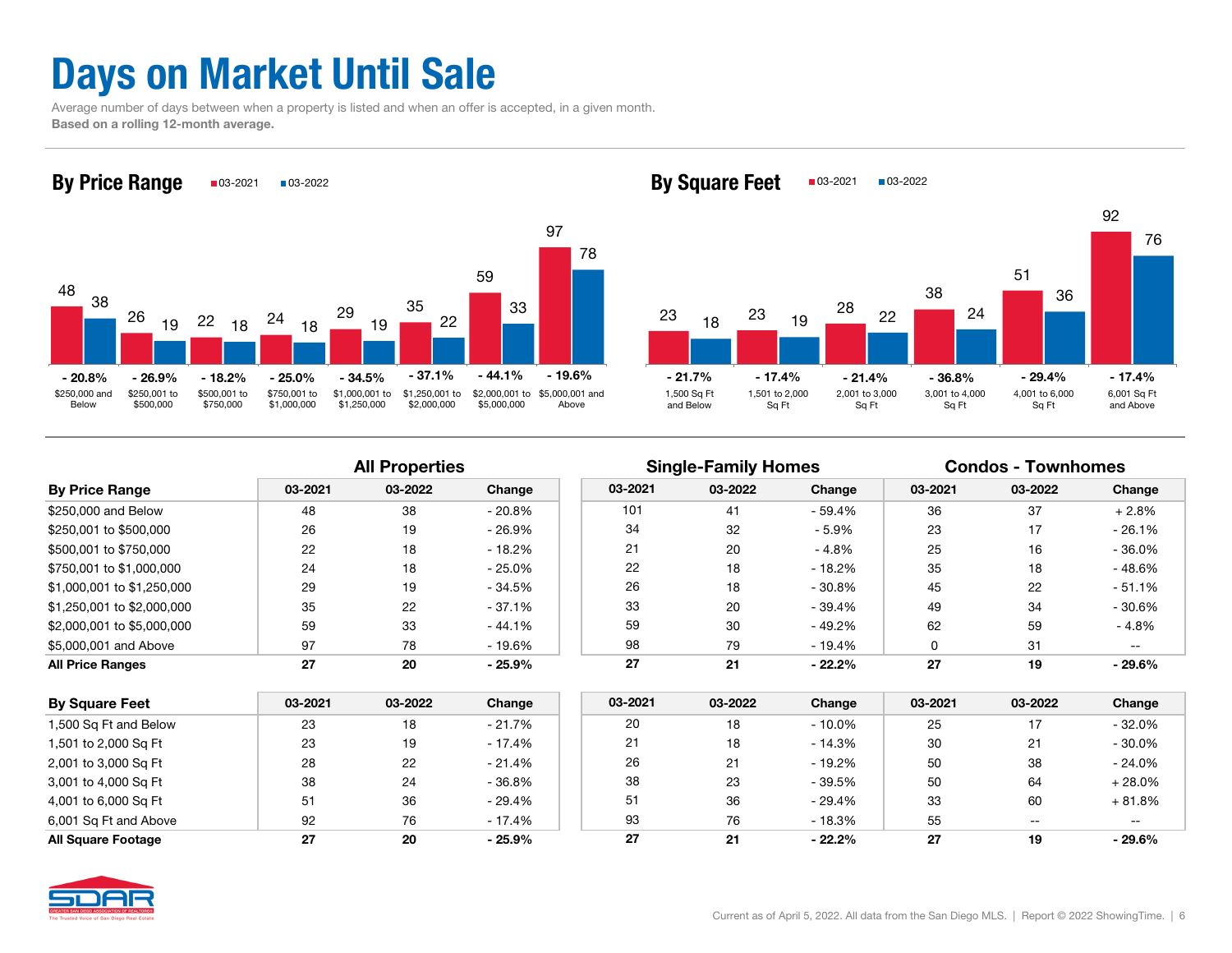## Inventory of Homes for Sale

 The number of properties available for sale in active status at the end of a given month. Based on one month of activity.



By Square Feet  $\Box$ 03-2021  $\Box$ 03-2022



| <b>By Price Range</b>      | 03-2021 | 03-2022 | Change   |
|----------------------------|---------|---------|----------|
| \$250,000 and Below        | 54      | 9       | $-83.3%$ |
| \$250,001 to \$500,000     | 469     | 165     | $-64.8%$ |
| \$500,001 to \$750,000     | 821     | 399     | $-51.4%$ |
| \$750,001 to \$1,000,000   | 492     | 420     | $-14.6%$ |
| \$1,000,001 to \$1,250,000 | 204     | 164     | $-19.6%$ |
| \$1,250,001 to \$2,000,000 | 441     | 291     | $-34.0%$ |
| \$2,000,001 to \$5,000,000 | 386     | 214     | $-44.6%$ |
| \$5,000,001 and Above      | 182     | 129     | $-29.1%$ |
| <b>All Price Ranges</b>    | 3.049   | 1.791   | $-41.3%$ |

|                            | <b>All Properties</b> |         |          |         | <b>Single-Family Homes</b> |           | <b>Condos - Townhomes</b> |         |           |
|----------------------------|-----------------------|---------|----------|---------|----------------------------|-----------|---------------------------|---------|-----------|
| <b>By Price Range</b>      | 03-2021               | 03-2022 | Change   | 03-2021 | 03-2022                    | Change    | 03-2021                   | 03-2022 | Change    |
| \$250,000 and Below        | 54                    | 9       | $-83.3%$ | 12      |                            | - 75.0%   | 42                        |         | $-85.7%$  |
| \$250.001 to \$500.000     | 469                   | 165     | $-64.8%$ | 90      | 36                         | $-60.0\%$ | 379                       | 129     | $-66.0%$  |
| \$500.001 to \$750.000     | 821                   | 399     | $-51.4%$ | 542     | 216                        | $-60.1%$  | 279                       | 183     | $-34.4%$  |
| \$750.001 to \$1.000.000   | 492                   | 420     | $-14.6%$ | 365     | 339                        | $-7.1%$   | 127                       | 81      | $-36.2%$  |
| \$1.000.001 to \$1.250.000 | 204                   | 164     | $-19.6%$ | 146     | 130                        | $-11.0%$  | 58                        | 34      | $-41.4%$  |
| \$1,250,001 to \$2,000,000 | 441                   | 291     | $-34.0%$ | 328     | 230                        | - 29.9%   | 113                       | 61      | $-46.0%$  |
| \$2.000.001 to \$5.000.000 | 386                   | 214     | $-44.6%$ | 297     | 153                        | - 48.5%   | 89                        | 61      | $-31.5%$  |
| \$5,000,001 and Above      | 182                   | 129     | $-29.1%$ | 176     | 126                        | - 28.4%   | 6                         |         | $-50.0\%$ |
| All Price Ranges           | 3.049                 | 1,791   | $-41.3%$ | 1.956   | 1.233                      | $-37.0%$  | 1,093                     | 558     | $-48.9%$  |

| <b>By Square Feet</b>     | 03-2021 | 03-2022 | Change    | 03-2021 | 03-2022 | Change    | 03-2021 | 03-2022 | Change   |
|---------------------------|---------|---------|-----------|---------|---------|-----------|---------|---------|----------|
| 1,500 Sq Ft and Below     | ,206    | 684     | - 43.3%   | 440     | 297     | - 32.5%   | 766     | 387     | $-49.5%$ |
| 1,501 to 2,000 Sq Ft      | 578     | 379     | - 34.4%   | 391     | 276     | - 29.4%   | 187     | 103     | $-44.9%$ |
| 2,001 to 3,000 Sq Ft      | 573     | 379     | - 33.9%   | 465     | 324     | - 30.3%   | 108     | 55      | $-49.1%$ |
| 3,001 to 4,000 Sq Ft      | 300     | 162     | $-46.0%$  | 276     | 156     | - 43.5%   | 24      |         | $-75.0%$ |
| 4,001 to 6,000 Sq Ft      | 219     | 106     | $-51.6%$  | 213     | 100     | - 53.1%   |         |         | $0.0\%$  |
| 6,001 Sq Ft and Above     | 173     | 81      | $-53.2\%$ | $17 -$  | 80      | - 53.2%   |         |         | $-50.0%$ |
| <b>All Square Footage</b> | 3.049   | 1,791   | $-41.3%$  | 1,956   | 1,233   | $-37.0\%$ | 1,093   | 558     | $-48.9%$ |